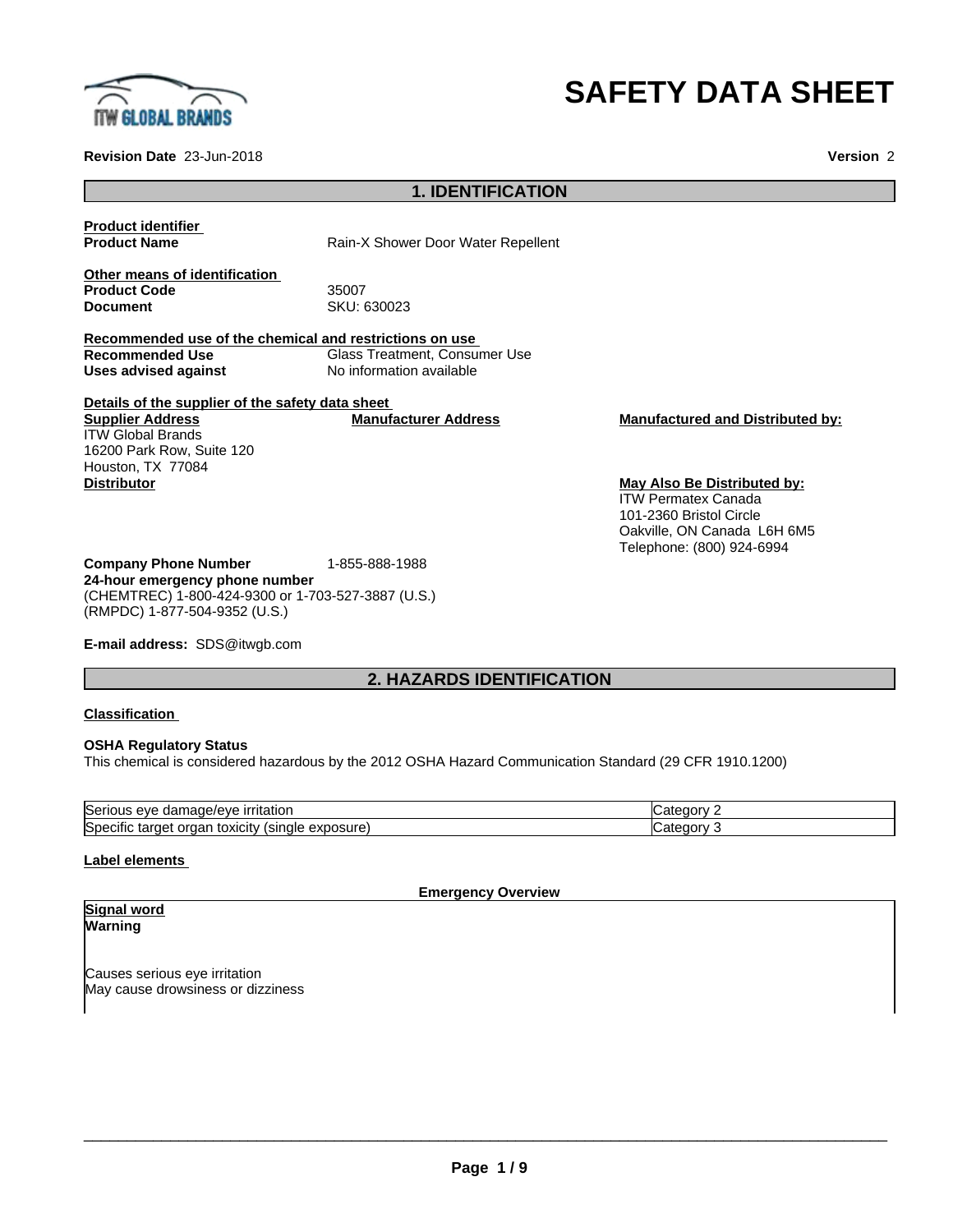

# **Precautionary Statements - Prevention**

Wash face, hands and any exposed skin thoroughly after handling Wear eye/face protection Avoid breathing dust/fume/gas/mist/vapors/spray Use only outdoors or in a well-ventilated area

IF IN EYES: Rinse cautiously with water for several minutes. Remove contact lenses, if present and easy to do. Continue rinsing If eye irritation persists: Get medical advice/attention IF INHALED: Remove victim to fresh air and keep at rest in a position comfortable for breathing Call a POISON CENTER or doctor/physician if you feel unwell

# **Precautionary Statements - Storage**

Store in a well-ventilated place. Keep container tightly closed Store locked up

# **Precautionary Statements - Disposal**

Dispose of contents/container to an approved waste disposal plant

# **Hazards not otherwise classified (HNOC)**

Not applicable

#### **Other Information**

- Not applicable

# **3. COMPOSITION/INFORMATION ON INGREDIENTS**

# **Substance(s)**

| <b>Chemical Name</b> | <b>CAS No</b> | Weight-%     |
|----------------------|---------------|--------------|
| <b>ETHANOL</b>       | 64-17-5       | $30 - 60$    |
| <b>ACETONE</b>       | 67-64-1       | $10 - 30$    |
| Isopropanol          | 67-63-0       | 30<br>$10 -$ |

Any concentration shown as a range is due to batch variation.

| <b>4. FIRST AID MEASURES</b>      |                                                                                                                                                                                                  |  |  |  |
|-----------------------------------|--------------------------------------------------------------------------------------------------------------------------------------------------------------------------------------------------|--|--|--|
| Description of first aid measures |                                                                                                                                                                                                  |  |  |  |
| <b>General advice</b>             | Get medical advice/attention if you feel unwell.                                                                                                                                                 |  |  |  |
| Eye contact                       | IF IN EYES: Rinse cautiously with water for several minutes. Remove contact lenses, if<br>present and easy to do. Continue rinsing. If eye irritation persists: Get medical<br>advice/attention. |  |  |  |
| <b>Skin contact</b>               | IF ON SKIN:. Wash skin with soap and water. If skin irritation persists, call a physician.<br>Take off contaminated clothing and wash before reuse.                                              |  |  |  |
| <b>Inhalation</b>                 | IF INHALED: Remove victim to fresh air and keep at rest in a position comfortable for<br>breathing. If symptoms persist, call a physician.                                                       |  |  |  |
|                                   |                                                                                                                                                                                                  |  |  |  |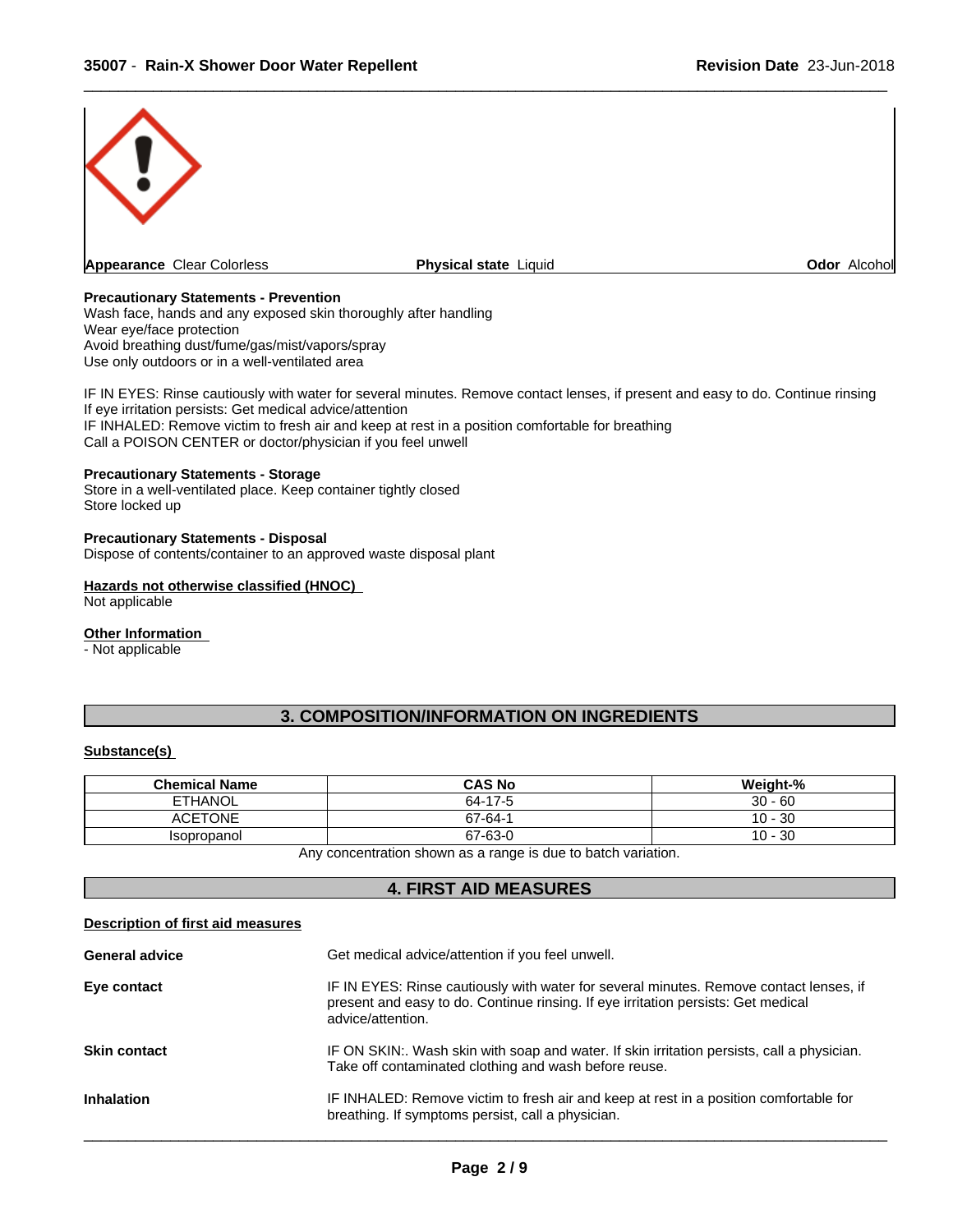| Ingestion                                                   | IF SWALLOWED: Do NOT induce vomiting. Never give anything by mouth to an<br>unconscious person. Call a physician.  |
|-------------------------------------------------------------|--------------------------------------------------------------------------------------------------------------------|
| Self-protection of the first aider                          | Ensure that medical personnel are aware of the material(s) involved and take precautions to<br>protect themselves. |
| Most important symptoms and effects, both acute and delayed |                                                                                                                    |
| Symptoms                                                    | See section 2 for more information.                                                                                |
|                                                             | Indication of any immediate medical attention and special treatment needed                                         |
| Note to physicians                                          | Treat symptomatically.                                                                                             |

# **5. FIRE-FIGHTING MEASURES**

## **Suitable extinguishing media**

Dry chemical, CO2, sand, earth, water spray or regular foam

## **Unsuitable extinguishing media**

CAUTION: All these products have a very low flash point. Use of water spray when fighting fire may be inefficient. Do not use a solid water stream as it may scatter and spread fire.

# **Specific hazards arising from the chemical**

Flammable vapors may be present even at temperatures below the flash point.

**Explosion data Sensitivity to Mechanical Impact** No information available.<br>**Sensitivity to Static Discharge** May be ignited by heat, s

May be ignited by heat, sparks or flames.

# **Protective equipment and precautions for firefighters**

As in any fire, wear self-contained breathing apparatus pressure-demand, MSHA/NIOSH (approved or equivalent) and full protective gear.

# **6. ACCIDENTAL RELEASE MEASURES**

# **Personal precautions, protective equipment and emergency procedures**

| <b>Personal precautions</b>                          | Ensure adequate ventilation, especially in confined areas. Avoid contact with skin, eyes and                                                                     |
|------------------------------------------------------|------------------------------------------------------------------------------------------------------------------------------------------------------------------|
|                                                      | inhalation of vapors. Use personal protective equipment as required. ELIMINATE all ignition<br>sources (no smoking, flares, sparks or flames in immediate area). |
| <b>Environmental precautions</b>                     |                                                                                                                                                                  |
| <b>Environmental precautions</b>                     | See section 12 for additional ecological information.                                                                                                            |
| Methods and material for containment and cleaning up |                                                                                                                                                                  |
| <b>Methods for containment</b>                       | Prevent further leakage or spillage if safe to do so.                                                                                                            |
| Methods for cleaning up                              | Ensure adequate ventilation. Soak up with inert absorbent material. Sweep up and shovel<br>into suitable containers for disposal.                                |
| Prevention of secondary hazards                      | Clean contaminated objects and areas thoroughly observing environmental regulations.                                                                             |
|                                                      | <b>7. HANDLING AND STORAGE</b>                                                                                                                                   |

**Advice on safe handling** Handle in accordance with good industrial hygiene and safety practice. Avoid breathing vapors or mists. Avoid contact with skin, eyes or clothing. Wash thoroughly after handling.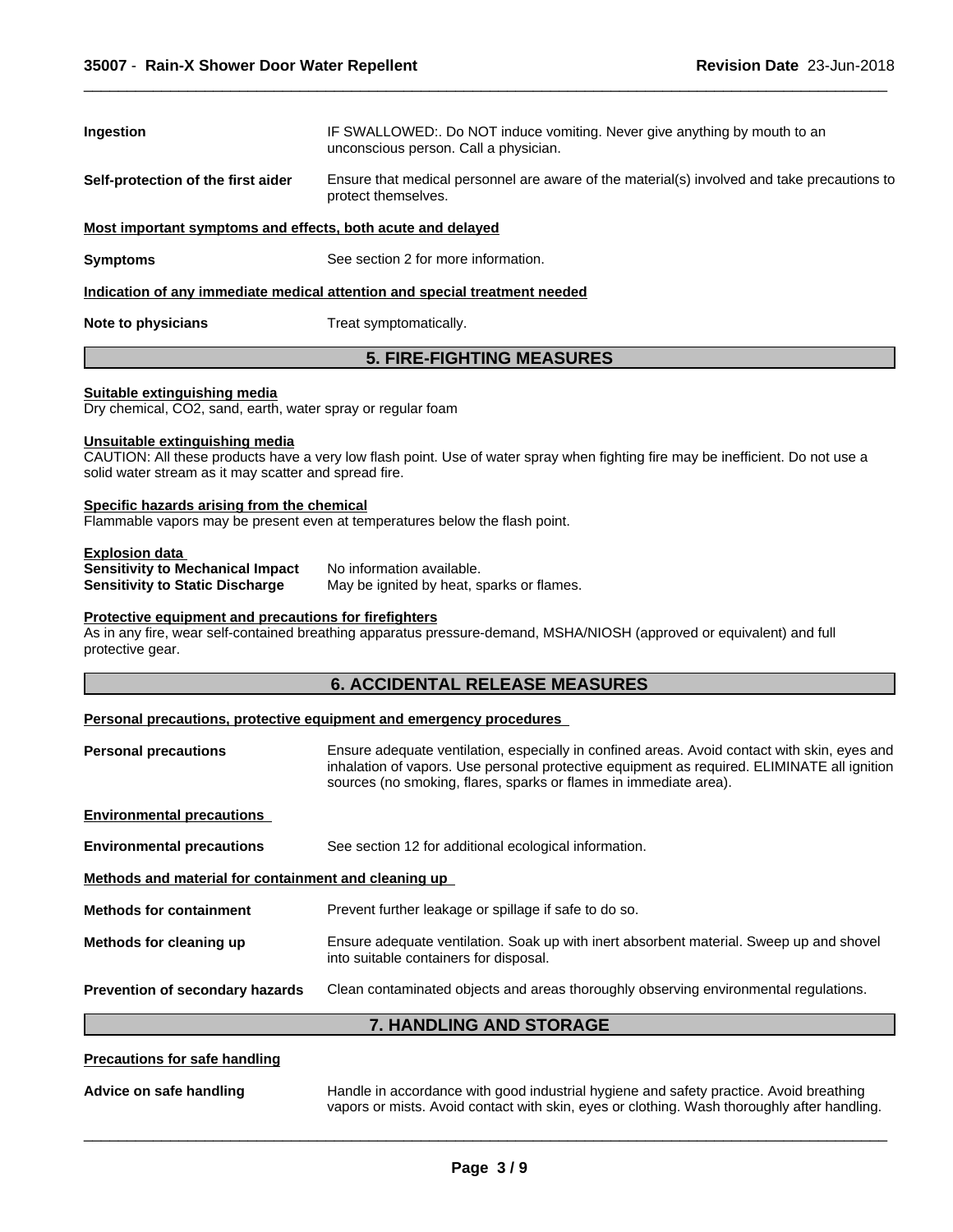| Wash contaminated clothing before reuse. Use personal protective equipment as required. |                                                                                                                                                                                                                                          |  |  |  |
|-----------------------------------------------------------------------------------------|------------------------------------------------------------------------------------------------------------------------------------------------------------------------------------------------------------------------------------------|--|--|--|
|                                                                                         | Conditions for safe storage, including any incompatibilities                                                                                                                                                                             |  |  |  |
| <b>Storage Conditions</b>                                                               | Keep containers tightly closed in a cool, well-ventilated place. Keep away from heat,<br>sparks, flame and other sources of ignition (i.e., pilot lights, electric motors and static<br>electricity). Keep out of the reach of children. |  |  |  |
| Incompatible materials                                                                  | None known                                                                                                                                                                                                                               |  |  |  |

# **8. EXPOSURE CONTROLS/PERSONAL PROTECTION**

# **Control parameters**

## **Exposure Guidelines** .

| <b>Chemical Name</b> | <b>ACGIH TLV</b>    | <b>OSHA PEL</b>                               | <b>NIOSH IDLH</b>            |
|----------------------|---------------------|-----------------------------------------------|------------------------------|
| <b>ETHANOL</b>       | STEL: 1000 ppm      | TWA: 1000 ppm                                 | IDLH: 3300 ppm               |
| 64-17-5              |                     | TWA: 1900 mg/m <sup>3</sup>                   | TWA: 1000 ppm                |
|                      |                     | (vacated) TWA: 1000 ppm                       | TWA: 1900 mg/m <sup>3</sup>  |
|                      |                     | (vacated) TWA: 1900 mg/m <sup>3</sup>         |                              |
| <b>ACETONE</b>       | STEL: 500 ppm       | TWA: 1000 ppm                                 | IDLH: 2500 ppm               |
| 67-64-1              | <b>TWA: 250 ppm</b> | TWA: 2400 mg/m <sup>3</sup>                   | TWA: 250 ppm                 |
|                      |                     | (vacated) TWA: 750 ppm                        | TWA: 590 mg/m <sup>3</sup>   |
|                      |                     | (vacated) TWA: 1800 mg/m <sup>3</sup>         |                              |
|                      |                     | (vacated) STEL: 2400 mg/m <sup>3</sup><br>The |                              |
|                      |                     | acetone STEL does not apply to the            |                              |
|                      |                     | cellulose acetate fiber industry. It is       |                              |
|                      |                     | in effect for all other sectors               |                              |
|                      |                     | (vacated) STEL: 1000 ppm                      |                              |
| Isopropanol          | STEL: 400 ppm       | TWA: 400 ppm                                  | IDLH: 2000 ppm               |
| 67-63-0              | TWA: 200 ppm        | TWA: 980 mg/m <sup>3</sup>                    | TWA: 400 ppm                 |
|                      |                     | (vacated) TWA: 400 ppm                        | TWA: 980 mg/m <sup>3</sup>   |
|                      |                     | (vacated) TWA: 980 mg/m <sup>3</sup>          | STEL: 500 ppm                |
|                      |                     | (vacated) STEL: 500 ppm                       | STEL: 1225 mg/m <sup>3</sup> |
|                      |                     | (vacated) STEL: 1225 mg/m <sup>3</sup>        |                              |

*NIOSH IDLH Immediately Dangerous to Life or Health*

**Other Information** Vacated limits revoked by the Court of Appeals decision in AFL-CIO v.OSHA, 965 F.2d 962 (11th Cir., 1992).

# **Appropriate engineering controls**

| <b>Engineering Controls</b> | Showers             |  |
|-----------------------------|---------------------|--|
|                             | Eyewash stations    |  |
|                             | Ventilation systems |  |

# **Individual protection measures, such as personal protective equipment**

| Eye/face protection                   | Wear safety glasses or goggles if splashing is likely to occur.                                                                                 |  |
|---------------------------------------|-------------------------------------------------------------------------------------------------------------------------------------------------|--|
| Skin and body protection              | Wear protective natural rubber, nitrile rubber, Neoprene™ or PVC gloves.                                                                        |  |
| <b>Respiratory protection</b>         | Use NIOSH-approved air-purifying respirator with organic vapor cartridge or canister, as<br>appropriate.                                        |  |
| <b>General Hygiene Considerations</b> | Handle in accordance with good industrial hygiene and safety practice. Regular cleaning of<br>equipment, work area and clothing is recommended. |  |

# **9. PHYSICAL AND CHEMICAL PROPERTIES**

# **Information on basic physical and chemical properties**

| <b>Physical state</b> | Liquid                 |
|-----------------------|------------------------|
| Appearance            | <b>Clear Colorless</b> |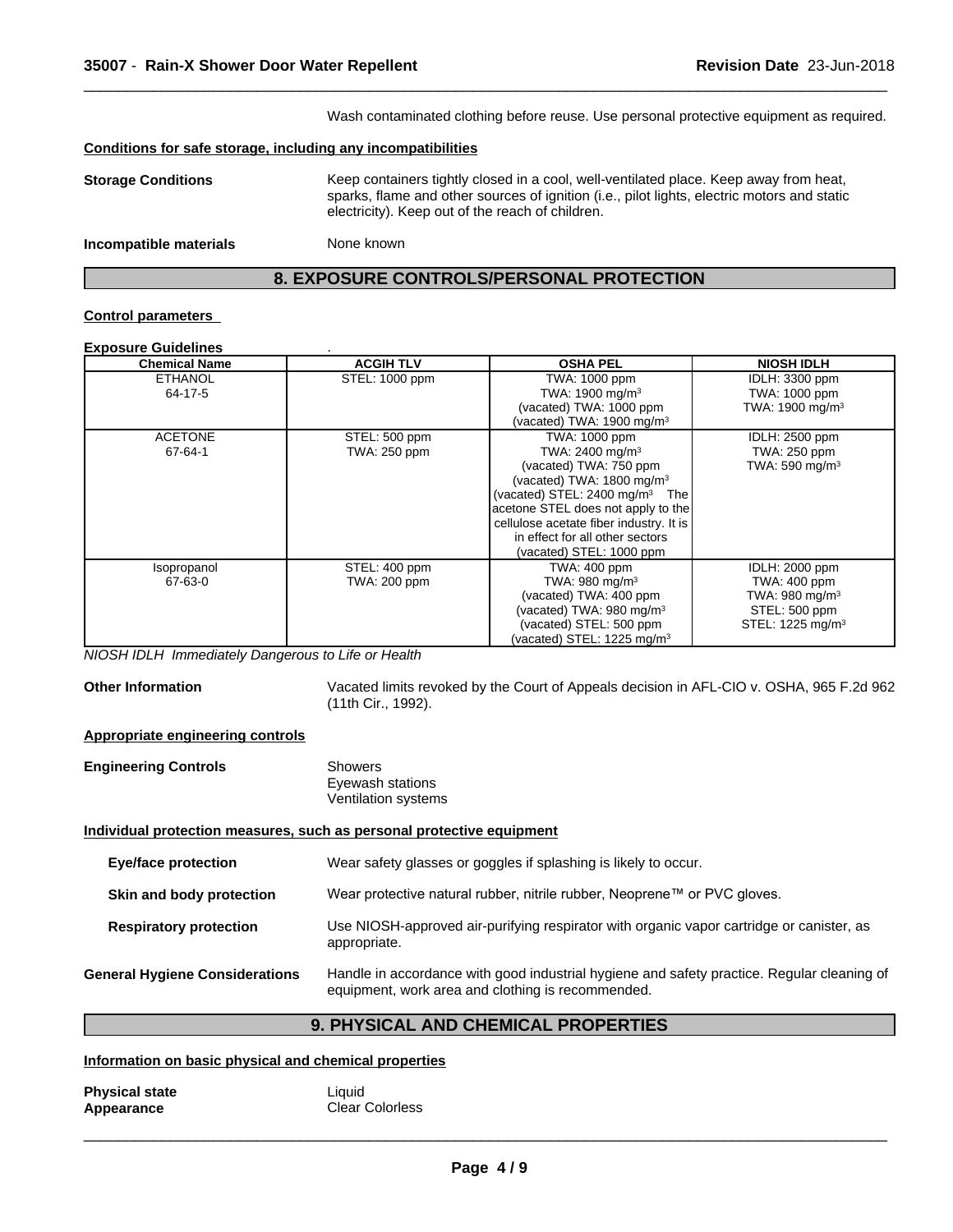| Odor                             | Alcohol                     |                      |
|----------------------------------|-----------------------------|----------------------|
| <b>Odor threshold</b>            | No information available    |                      |
|                                  |                             |                      |
| <b>Property</b>                  | <b>Values</b>               | Remarks • Method     |
| рH                               | $1.5 - 2.5$                 |                      |
| Melting point / freezing point   | No information available    |                      |
| Boiling point / boiling range    | No information available No |                      |
|                                  | information available       |                      |
| <b>Flash point</b>               | $-3$ °C / 27 °F             | Setaflash Closed Cup |
| <b>Evaporation rate</b>          | No information available    |                      |
| Flammability (solid, gas)        | No information available    |                      |
| <b>Flammability Limit in Air</b> |                             |                      |
| <b>Upper flammability limit:</b> | No information available    |                      |
| Lower flammability limit:        | No information available    |                      |
| Vapor pressure                   | No information available    |                      |
| <b>Vapor density</b>             | No information available    |                      |
| <b>Relative density</b>          | $0.810 - 0.812$             |                      |
| <b>Water solubility</b>          | Soluble in water            |                      |
| Solubility in other solvents     | No information available    |                      |
| <b>Partition coefficient</b>     | No information available    |                      |
| <b>Autoignition temperature</b>  | No information available    |                      |
| <b>Decomposition temperature</b> | No information available    |                      |
| <b>Kinematic viscosity</b>       | No information available    |                      |
| <b>Dynamic viscosity</b>         | No information available    |                      |
| <b>Explosive properties</b>      | No information available    |                      |
| <b>Oxidizing properties</b>      | No information available    |                      |
| <b>Other Information</b>         |                             |                      |
|                                  |                             |                      |
| <b>Softening point</b>           | No information available    |                      |
| <b>Molecular weight</b>          | No information available    |                      |
| <b>VOC Content (%)</b>           | 89                          |                      |
| <b>Density</b>                   | $0.806 - 0.808$ g/cm3       |                      |
| <b>Bulk density</b>              | No information available    |                      |

# **10. STABILITY AND REACTIVITY**

#### **Reactivity**

Stable under normal use

# **Chemical stability**

Stable under normal conditions

# **Possibility of Hazardous Reactions**

None under normal processing.

# **Conditions to avoid**

Heat, flames and sparks. Excessive heat.

## **Incompatible materials**

None known

#### **Hazardous Decomposition Products**

Carbon oxides

# **11. TOXICOLOGICAL INFORMATION**

# **Information on likely routes of exposure**

**Inhalation** May cause irritation of respiratory tract. May be harmful if inhaled.

 $\overline{\phantom{a}}$  ,  $\overline{\phantom{a}}$  ,  $\overline{\phantom{a}}$  ,  $\overline{\phantom{a}}$  ,  $\overline{\phantom{a}}$  ,  $\overline{\phantom{a}}$  ,  $\overline{\phantom{a}}$  ,  $\overline{\phantom{a}}$  ,  $\overline{\phantom{a}}$  ,  $\overline{\phantom{a}}$  ,  $\overline{\phantom{a}}$  ,  $\overline{\phantom{a}}$  ,  $\overline{\phantom{a}}$  ,  $\overline{\phantom{a}}$  ,  $\overline{\phantom{a}}$  ,  $\overline{\phantom{a}}$ 

**Eye contact** Contact with eyes may cause irritation. May cause redness and tearing of the eyes.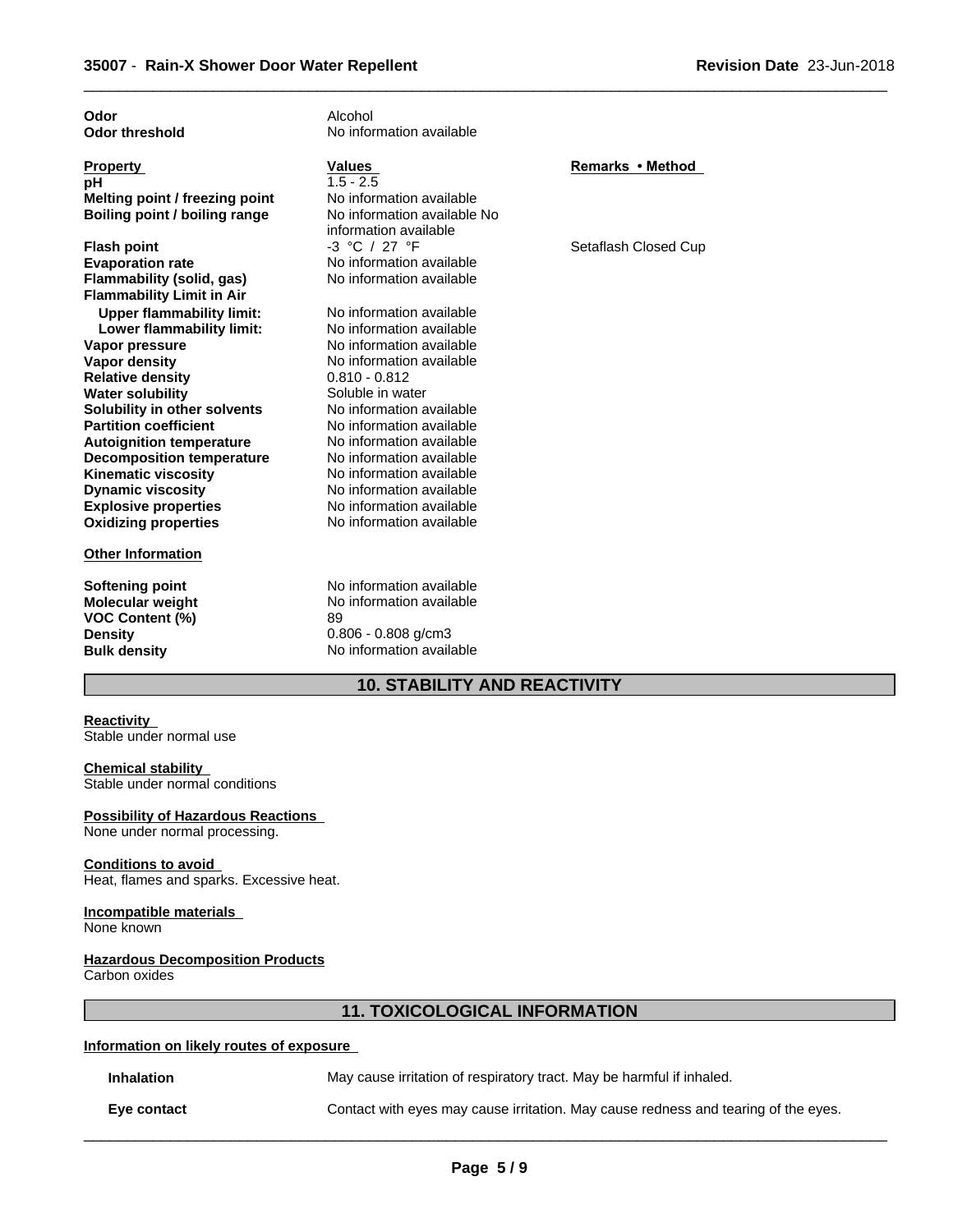**Skin contact** May cause skin irritation and/or dermatitis.

**Ingestion** Ingestion may cause irritation to mucous membranes. May be harmful if swallowed.

 $\overline{\phantom{a}}$  ,  $\overline{\phantom{a}}$  ,  $\overline{\phantom{a}}$  ,  $\overline{\phantom{a}}$  ,  $\overline{\phantom{a}}$  ,  $\overline{\phantom{a}}$  ,  $\overline{\phantom{a}}$  ,  $\overline{\phantom{a}}$  ,  $\overline{\phantom{a}}$  ,  $\overline{\phantom{a}}$  ,  $\overline{\phantom{a}}$  ,  $\overline{\phantom{a}}$  ,  $\overline{\phantom{a}}$  ,  $\overline{\phantom{a}}$  ,  $\overline{\phantom{a}}$  ,  $\overline{\phantom{a}}$ 

| <b>Chemical Name</b> | Oral LD50            | <b>Dermal LD50</b>      | <b>Inhalation LC50</b>                |
|----------------------|----------------------|-------------------------|---------------------------------------|
| <b>ETHANOL</b>       | $= 7060$ mg/kg (Rat) |                         | $= 124.7$ mg/L (Rat) 4 h              |
| 64-17-5              |                      |                         |                                       |
| <b>ACETONE</b>       | $=$ 5800 mg/kg (Rat) |                         | $= 50100$ mg/m <sup>3</sup> (Rat) 8 h |
| 67-64-1              |                      |                         |                                       |
| <b>Isopropanol</b>   | $= 1870$ mg/kg (Rat) | $= 4059$ mg/kg (Rabbit) | $= 72600$ mg/m <sup>3</sup> (Rat) 4 h |
| 67-63-0              |                      |                         |                                       |

# **Information on toxicological effects**

**Symptoms** No information available.

# **Delayed and immediate effects as well as chronic effects from short and long-term exposure**

**Sensitization**<br> **Serm cell mutagenicity**<br> **No information available.**<br>
No information available.

**Germ cell mutagenicity<br>Carcinogenicity** 

The table below indicates whether each agency has listed any ingredient as a carcinogen.

| <b>Chemical Name</b>      | <b>ACGIH</b> | <b>IARC</b> | <b>NTP</b> | <b>OSHA</b> |
|---------------------------|--------------|-------------|------------|-------------|
| <b>ETHANOL</b>            | nυ           |             | Known      | . .         |
| 64-17-5                   |              |             |            |             |
| <i><b>Isopropanol</b></i> |              | Group 3     |            | . .         |
| 67-63-0                   |              |             |            |             |

*ACGIH (American Conference of Governmental Industrial Hygienists) A2 - Suspected Human Carcinogen A3 - Animal Carcinogen IARC (International Agency for Research on Cancer) Group 1 - Carcinogenic to Humans Not classifiable as a human carcinogen NTP (National Toxicology Program) Known - Known Carcinogen OSHA (Occupational Safety and Health Administration of the US Department of Labor) X - Present* **Chronic toxicity** May cause adverse effects on the bone marrow and blood-forming system. May cause adverse liver effects. Contains a known or suspected reproductive toxin. **Target Organ Effects** Blood, Central nervous system, Eyes, Liver, Reproductive System, Respiratory system, Skin.

# **The following values are calculated based on chapter 3.1 of the GHS document** .

| ATEmix (oral)                 | 9100 mg/kg   |
|-------------------------------|--------------|
| <b>ATEmix (dermal)</b>        | 27060 mg/kg  |
| ATEmix (inhalation-dust/mist) | 120.1 $mq/l$ |

**12. ECOLOGICAL INFORMATION**

#### **Ecotoxicity**

0.75 % of the mixture consists of component(s) of unknown hazards to the aquatic environment

# **Persistence and degradability**

No information available.

#### **Bioaccumulation**

No information available.

# **Mobility**

Disperses in water.

| .<br><b>Chemical</b><br>I Name | $- - -$<br>.<br>Partition<br>coefficient |
|--------------------------------|------------------------------------------|
| <b>ETHANOL</b>                 | .00<br>ບ.ບ∠                              |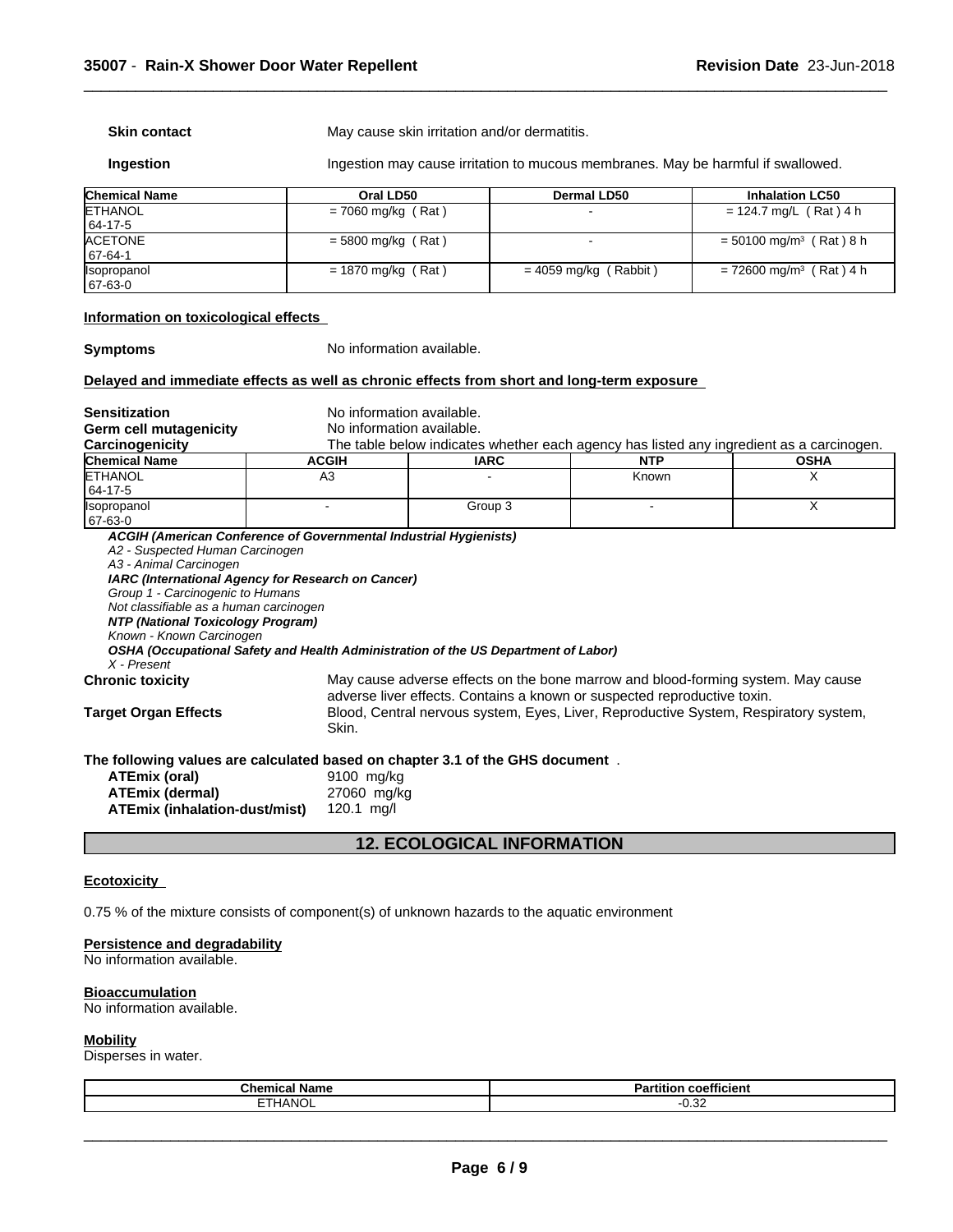| 64-17-5                   |         |
|---------------------------|---------|
| <b>ACETONE</b><br>67-64-1 | $-0.24$ |
| Isopropanol<br>67-63-0    | 0.05    |

#### **Other adverse effects**

No information available

| <b>13. DISPOSAL CONSIDERATIONS</b> |                                                                                                                                                                                                                                           |  |
|------------------------------------|-------------------------------------------------------------------------------------------------------------------------------------------------------------------------------------------------------------------------------------------|--|
| Waste treatment methods            |                                                                                                                                                                                                                                           |  |
| Disposal of wastes                 | Disposal should be in accordance with applicable regional, national and local laws and<br>regulations. Recover or recycle if possible. This material, as supplied, is a hazardous waste<br>according to federal regulations (40 CFR 261). |  |
| <b>Contaminated packaging</b>      | Do not reuse container.                                                                                                                                                                                                                   |  |
| <b>US EPA Waste Number</b>         | D001, U002                                                                                                                                                                                                                                |  |
|                                    |                                                                                                                                                                                                                                           |  |

This product contains one or more substances that are listed with the State of California as a hazardous waste.

| <b>Chemical Name</b> | <b>California Hazardous Waste Status</b> |
|----------------------|------------------------------------------|
| ETHANOL              | Toxic                                    |
| 64-17-5              | Ignitable                                |
| <b>ACETONE</b>       | Ignitable                                |
| 67-64-1              |                                          |
| Isopropanol          | Toxic                                    |
| 67-63-0              | lgnitable                                |

# **14. TRANSPORT INFORMATION**

| DOT<br>UN/ID No<br>Proper shipping name:<br><b>Hazard Class</b><br><b>Packing Group</b>         | UN 1987<br>Alcohols, n.o.s. (Ethyl alcohol), Limited Quantity (LQ)<br>3<br>Ш        |
|-------------------------------------------------------------------------------------------------|-------------------------------------------------------------------------------------|
| <b>IATA</b><br>UN/ID No<br>Proper shipping name:<br><b>Hazard Class</b><br><b>Packing Group</b> | <b>UN 1987</b><br>Alcohols, n.o.s. (Ethyl alcohol), Limited Quantity (LQ)<br>3<br>Ш |
| <b>IMDG</b><br>UN/ID No<br>Proper shipping name:<br><b>Hazard Class</b><br><b>Packing Group</b> | <b>UN 1987</b><br>Alcohols, n.o.s. (Ethyl alcohol), Limited Quantity (LQ)<br>3<br>Ш |

| <b>15. REGULATORY INFORMATION</b> |                 |  |
|-----------------------------------|-----------------|--|
| International Inventories         |                 |  |
| <b>TSCA</b>                       | Complies        |  |
| <b>DSL/NDSL</b>                   | Complies        |  |
| <b>EINECS/ELINCS</b>              | Complies        |  |
| <b>ENCS</b>                       | Does not comply |  |
| <b>IECSC</b>                      | Complies        |  |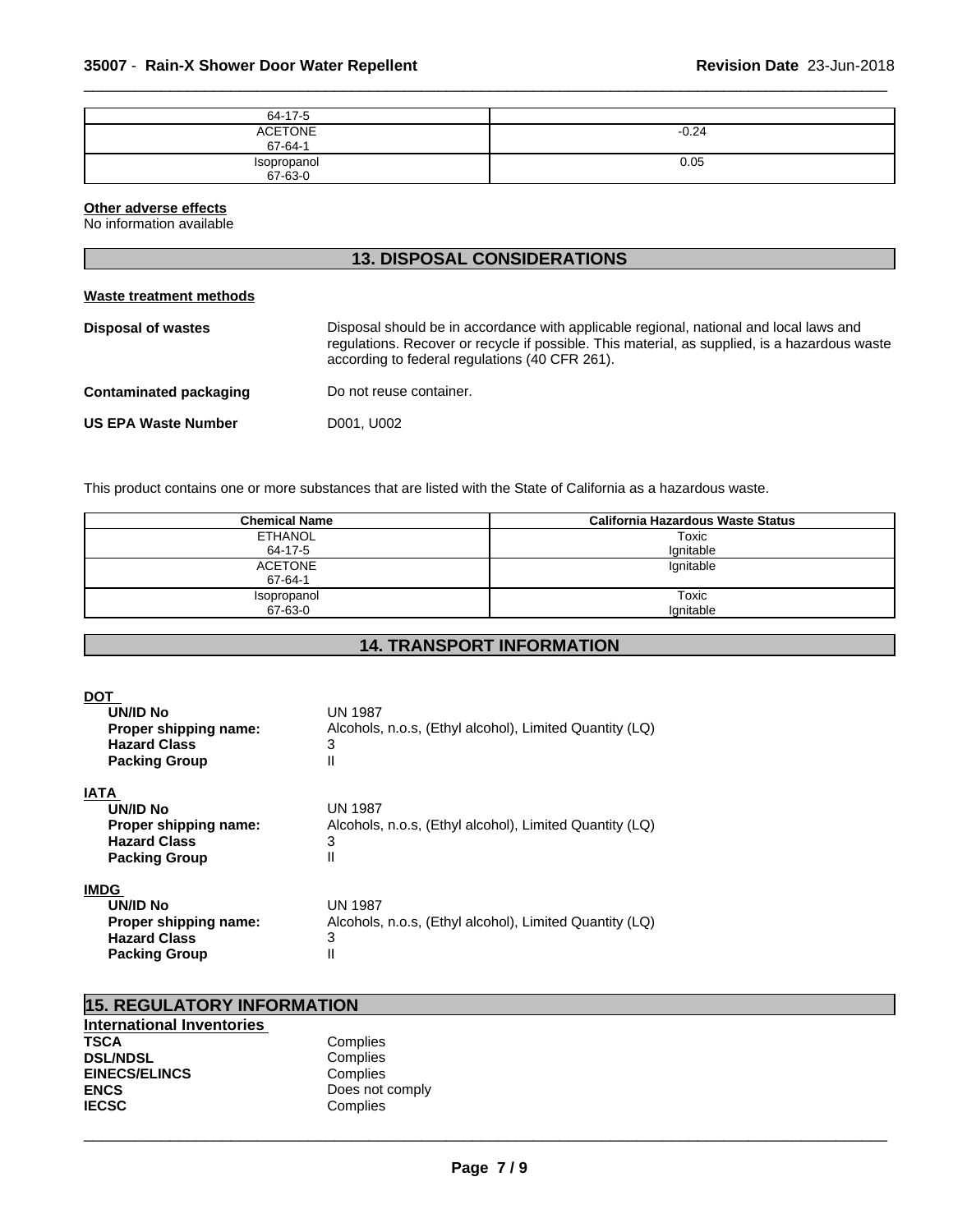| <b>KECL</b>  | Complies |  |
|--------------|----------|--|
| <b>PICCS</b> | Complies |  |
| <b>AICS</b>  | Complies |  |

**Legend:** 

**TSCA** - United States Toxic Substances Control Act Section 8(b) Inventory

**DSL/NDSL** - Canadian Domestic Substances List/Non-Domestic Substances List

**EINECS/ELINCS** - European Inventory of Existing Chemical Substances/European List of Notified Chemical Substances

**ENCS** - Japan Existing and New Chemical Substances

**IECSC** - China Inventory of Existing Chemical Substances

**KECL** - Korean Existing and Evaluated Chemical Substances

**PICCS** - Philippines Inventory of Chemicals and Chemical Substances

**AICS** - Australian Inventory of Chemical Substances

# **US Federal Regulations**

# **SARA 313**

Section 313 of Title III of the Superfund Amendments and Reauthorization Act of 1986 (SARA). This product contains a chemical or chemicals which are subject to the reporting requirements of the Act and Title 40 of the Code of Federal Regulations, Part 372

 $\overline{\phantom{a}}$  ,  $\overline{\phantom{a}}$  ,  $\overline{\phantom{a}}$  ,  $\overline{\phantom{a}}$  ,  $\overline{\phantom{a}}$  ,  $\overline{\phantom{a}}$  ,  $\overline{\phantom{a}}$  ,  $\overline{\phantom{a}}$  ,  $\overline{\phantom{a}}$  ,  $\overline{\phantom{a}}$  ,  $\overline{\phantom{a}}$  ,  $\overline{\phantom{a}}$  ,  $\overline{\phantom{a}}$  ,  $\overline{\phantom{a}}$  ,  $\overline{\phantom{a}}$  ,  $\overline{\phantom{a}}$ 

| <b>Chemical Name</b>                  | <b>SARA 313 - Threshold Values %</b> |  |
|---------------------------------------|--------------------------------------|--|
| Isopropanol - 67-63-0                 | 1.0                                  |  |
| <b>SARA 311/312 Hazard Categories</b> |                                      |  |
| Acute health hazard                   | No                                   |  |
| <b>Chronic Health Hazard</b>          | No                                   |  |
| <b>Fire hazard</b>                    | Yes                                  |  |
| Sudden release of pressure hazard     | No                                   |  |
| <b>Reactive Hazard</b>                | No                                   |  |

# **CWA** (Clean Water Act)

This product contains the following substances which are regulated pollutants pursuant to the Clean Water Act (40 CFR 122.21 and 40 CFR 122.42)

#### **CERCLA**

This material, as supplied, contains one or more substances regulated as a hazardous substance under the Comprehensive Environmental Response Compensation and Liability Act (CERCLA) (40 CFR 302)

| <b>Chemical Name</b> | <b>Hazardous Substances RQs</b> | LA/SARA RQ<br>CERCL | <b>Reportable Quantity (RQ)</b>  |
|----------------------|---------------------------------|---------------------|----------------------------------|
| <b>ACETONE</b>       | 5000 lb<br>$  -$                |                     | Ib final RQ<br>RQ 5000           |
| 67-64-               |                                 |                     | kg final RQ<br><b>RQ</b><br>2270 |

# **US State Regulations**

# **California Proposition 65**

Ethanol is only considered a Proposition 65 developmental hazard when it is ingested as a alcoholic beverage, Intended use for this product does not include consumption

| <b>Chemical Name</b>         | <b>California Proposition 65</b> |  |
|------------------------------|----------------------------------|--|
| <b>ETHANOL</b><br>$-64-17-5$ | Carcinoden                       |  |
|                              | Developmental                    |  |

# **U.S. State Right-to-Know Regulations**

| <b>Chemical Name</b> | <b>New Jersey</b> | <b>Massachusetts</b> | Pennsylvania |
|----------------------|-------------------|----------------------|--------------|
| <b>ETHANOL</b>       |                   |                      |              |
| 64-17-5              |                   |                      |              |
| ACETONE              |                   |                      |              |
| 67-64-1              |                   |                      |              |
| Isopropanol          |                   |                      |              |
| 67-63-0              |                   |                      |              |
| WATER                |                   |                      |              |
| 7732-18-5            |                   |                      |              |

# **U.S. EPA Label Information**

**EPA Pesticide Registration Number** Not applicable

#### **WHMIS Hazard Class**

D2A - Very toxic materials, B2 - Flammable liquid, D2B - Toxic materials